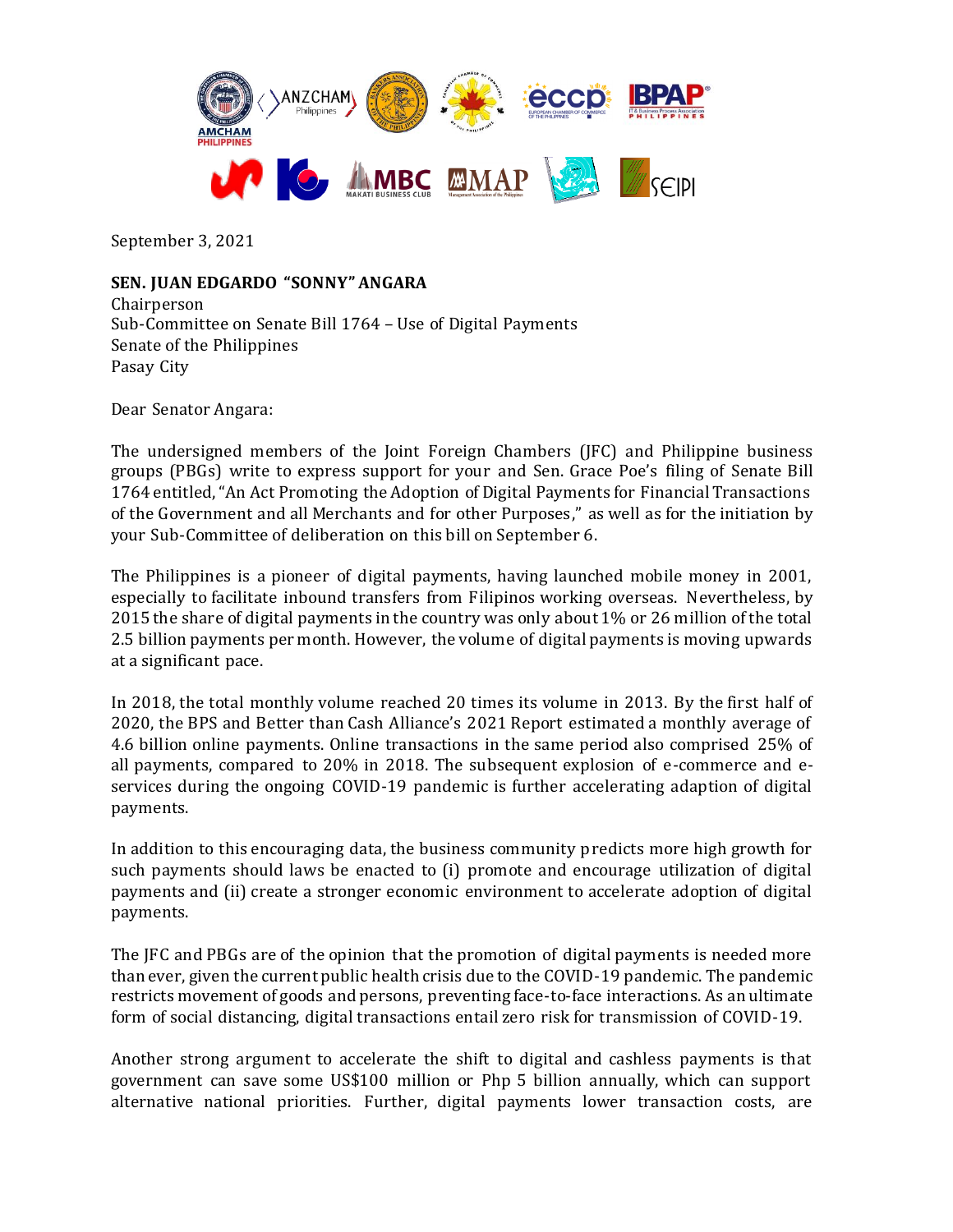environmentally friendly, and reduce resistance and barriers to more citizens owning financial transaction accounts, since Filipinos own more cell phones than bank accounts.

The State recognizes the vital role of information and communications technology in nationbuilding and the need of promoting ease of doing business and efficient delivery of good and services to the general public. Pursuant to which, the *Bangko Sentral ng Pilipinas* has prepared its Digital Payments Transformation Roadmap for 2020 to 2023. Further, the BSP continues to foster the growth and development of digital payment innovations through enabling policies and regulations and promoting financial inclusion.

SB 1764 accelerates the needed shift to digital payments through its aim of facilitating transactions, arrangements, or exchanges of goods and services by promoting the universal use of safe and efficient digital payments in financial transactions of the government and the general public.

The House approved the counterpart House Bill 8992 last March 25. We are hopeful that the initiation by your Sub-Committee of complementary Senate action will facilitate passage of this important legislation in the remaining months of the 18th Congress.

Thank you and best regards,

**FRANK THIEL**

President American Chamber of Commerce of the Philippines

**JULIAN PAYNE** President Canadian Chamber of Commerce of the Philippines

**KEIICHI MATSUNAGA** President<sup>/</sup> Japanese Chamber of Commerce and Industry of the Philippines, Inc.

**AURELIO R. MONTINOLA III**

President Management Association of the Philippines

**DANIEL ALEXANDER**

President Australian-New Zealand Chamber of Commerce of the Philippines

**LARS WITTIG** President European Chamber of Commerce of the Philippines

**HOIK LEE**

President Korean Chamber of Commerce of the Philippines, Inc.

**EVELYN NG**

President Philippine Association of Multinational Companies Regional Headquarters, Inc.

**JOSE ARNULFO A. VELOSO** <sup>i</sup>resident Bankers Association of the Philippines

**REY UNTAL** President and CEO IT and Business Process Association of the Philippines

**O. CHUA** Chairman Makati Business Club

**DANILO C. LACHICA**

President Semiconductor and Electronics Industries in the Philippines Foundation, Inc.